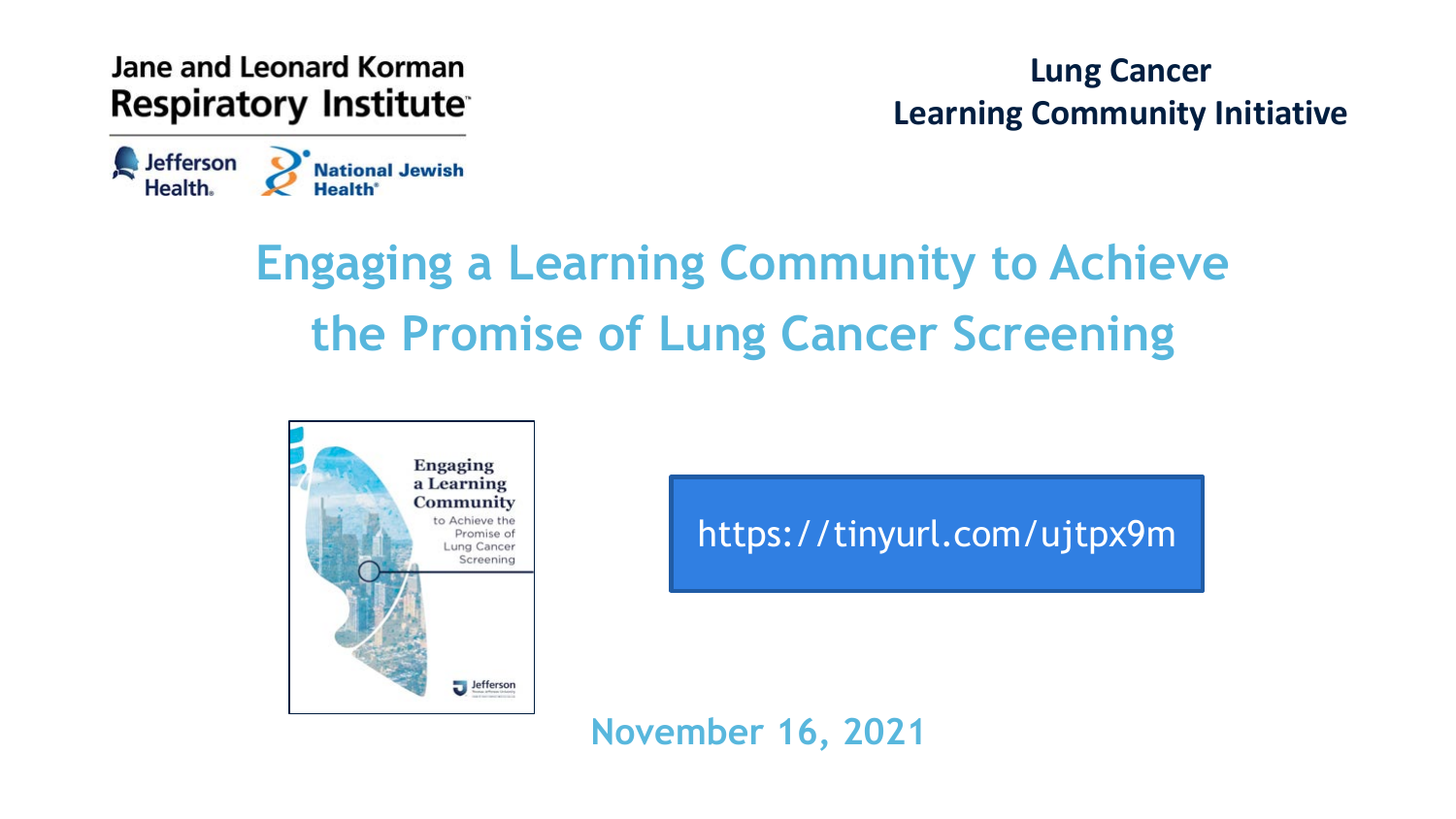#### **Lung Cancer Incidence, Mortality, and Funding**

| Lung Cancer Incidence (2017*-2018**) |                  | <b>Estimated US and PA Deaths in 2021</b>                                      |  |  |  |  |
|--------------------------------------|------------------|--------------------------------------------------------------------------------|--|--|--|--|
| <b>United States**</b>               | 53.1 per 100,000 | from Lung Cancer and Funding for<br><b>Lung Cancer Prevention/Detection***</b> |  |  |  |  |
| Pennsylvania*                        | 61.6 per 100,000 | US: 608,570 Lung - 131,880 (22%)                                               |  |  |  |  |
| <b>Philadelphia County*</b>          | 66.4 per 100,000 | <b>PA &amp; Federal Support for Lung</b>                                       |  |  |  |  |
| Lung Cancer Mortality (2017-2018)    |                  | <b>Cancer Prevention and Detection</b>                                         |  |  |  |  |
|                                      |                  | Activities: \$33,499                                                           |  |  |  |  |
| <b>United States**</b>               | 38.5 per 100,000 | $\div$ <.5% of support for cancer-                                             |  |  |  |  |
| Pennsylvania*                        | 38.6 per 100,000 | activities in the Commonwealth                                                 |  |  |  |  |

Sources: \*National Cancer Institute, Surveillance, Epidemiology, and End Results Program accessed and Cancer Stat Facts Lung and Bronchus Cancer at <https://seer.cancer.gov/statfacts/html/lungb.html> accessed on June 3, 2021; \*\*Pennsylvania Department of Health, Cancer Statistics Dashboard, at <https://www.health.pa.gov/topics/HealthStatistics/CancerStatistics/dashboard/Pages/Cancer-Dashboard.aspx> accessed on June 3, 2021; \*\*\*American Cancer Society, Inc. Surveillance Research, 2021; 2017-2018 Pennsylvania Cancer Prevention and Control Annual Report (Feb. 2018), PA Department of Health.

**Jane and Leonard Korman Respiratory Institute** 



**Lung Cancer Learning Community Initiative**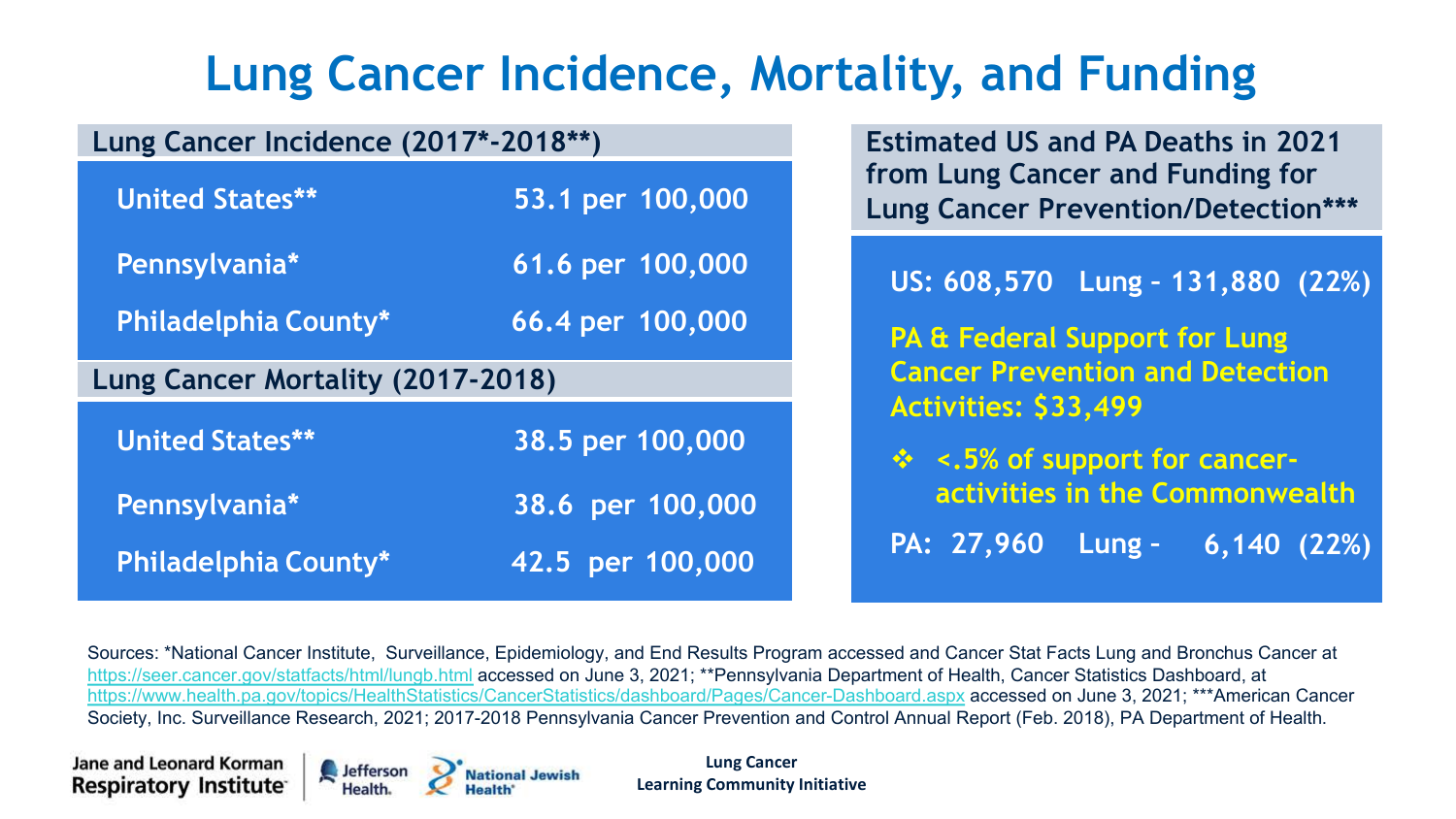# **Healthy People 2030 and Lung Cancer**

**Increase the proportion of adults who receive lung cancer screening based on the most recent guidelines**

- **Baseline: 4.5%** of adults aged 55 to 80 years of age had lung cancer screening in 2018 based on 2015 guidelines
- **Target:**

#### **Reduce the lung cancer death rate**

- **Baseline: 34.8** lung cancer deaths per 100,000 population in 2018
- **Target: 25.1** lung cancer deaths per 100,000 population

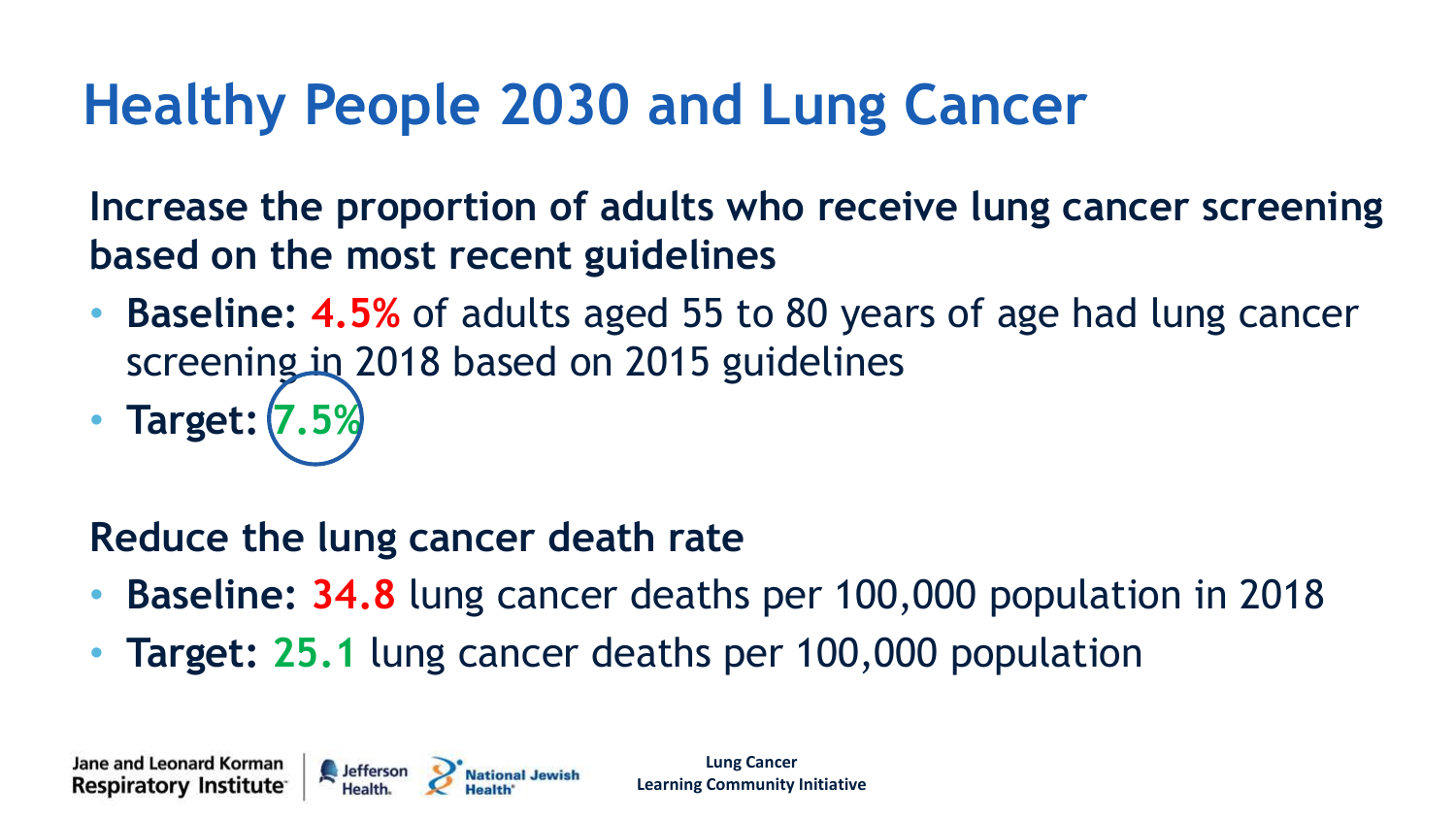# How do we get there?

**Jane and Leonard Korman** Respiratory Institute



**Lung Cancer Learning Community Initiative**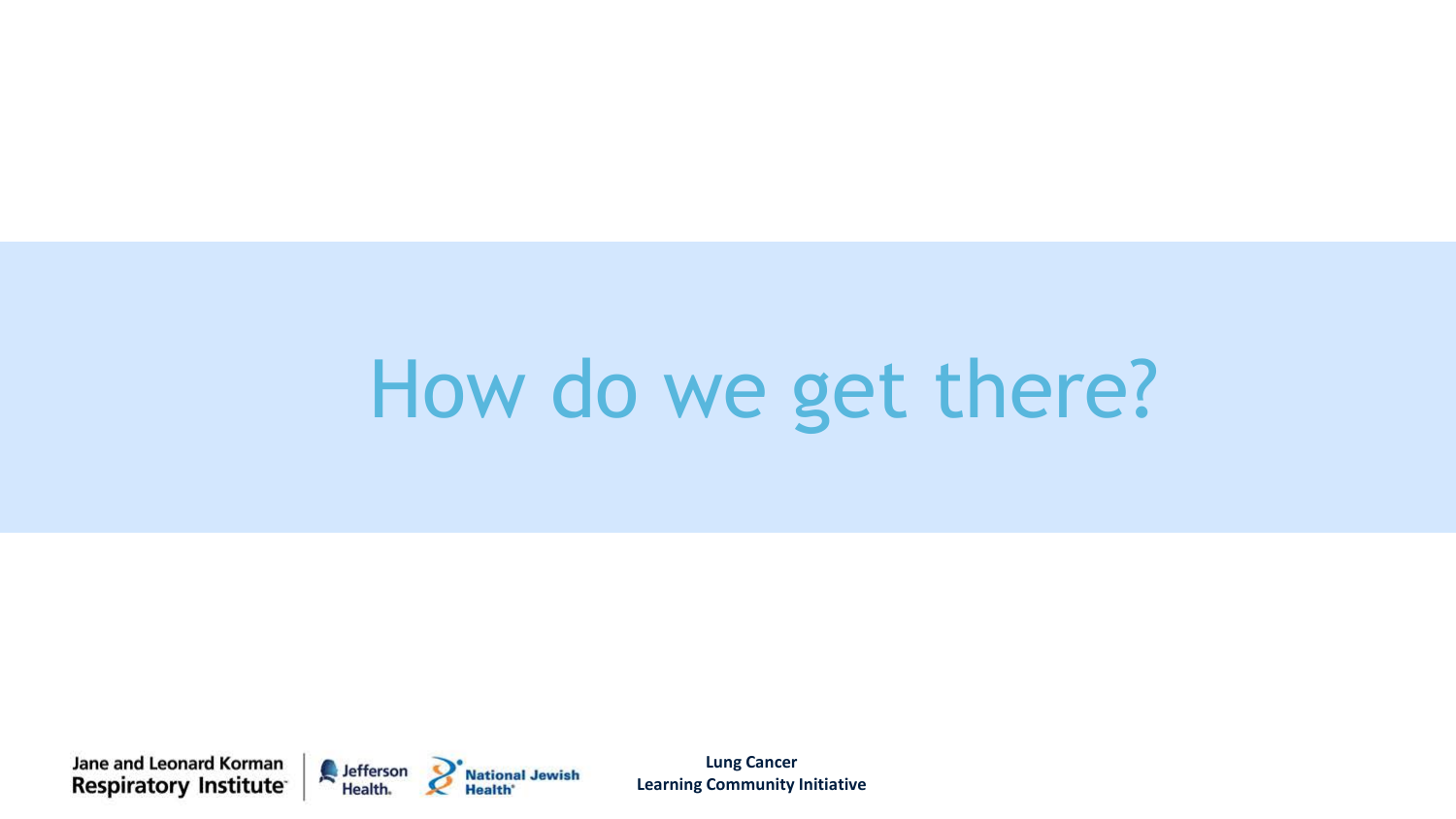#### **Engaging a Learning Community to Achieve the Promise of Lung Cancer Screening**

- **Support**
	- Bristol Myers Squibb Foundation support for a 4-year (January 2018 December 2022) lung cancer learning community (LC2) initiative to increase lung cancer screening in vulnerable populations
- **Aims**
	- Engage a health system, health plans, patients, and other stakeholders in a **"lung cancer** learning community**"** to increase screening
	- Develop and evaluate an effective outreach intervention strategy that increases screening
	- Catalyze intervention implementation and maintenance

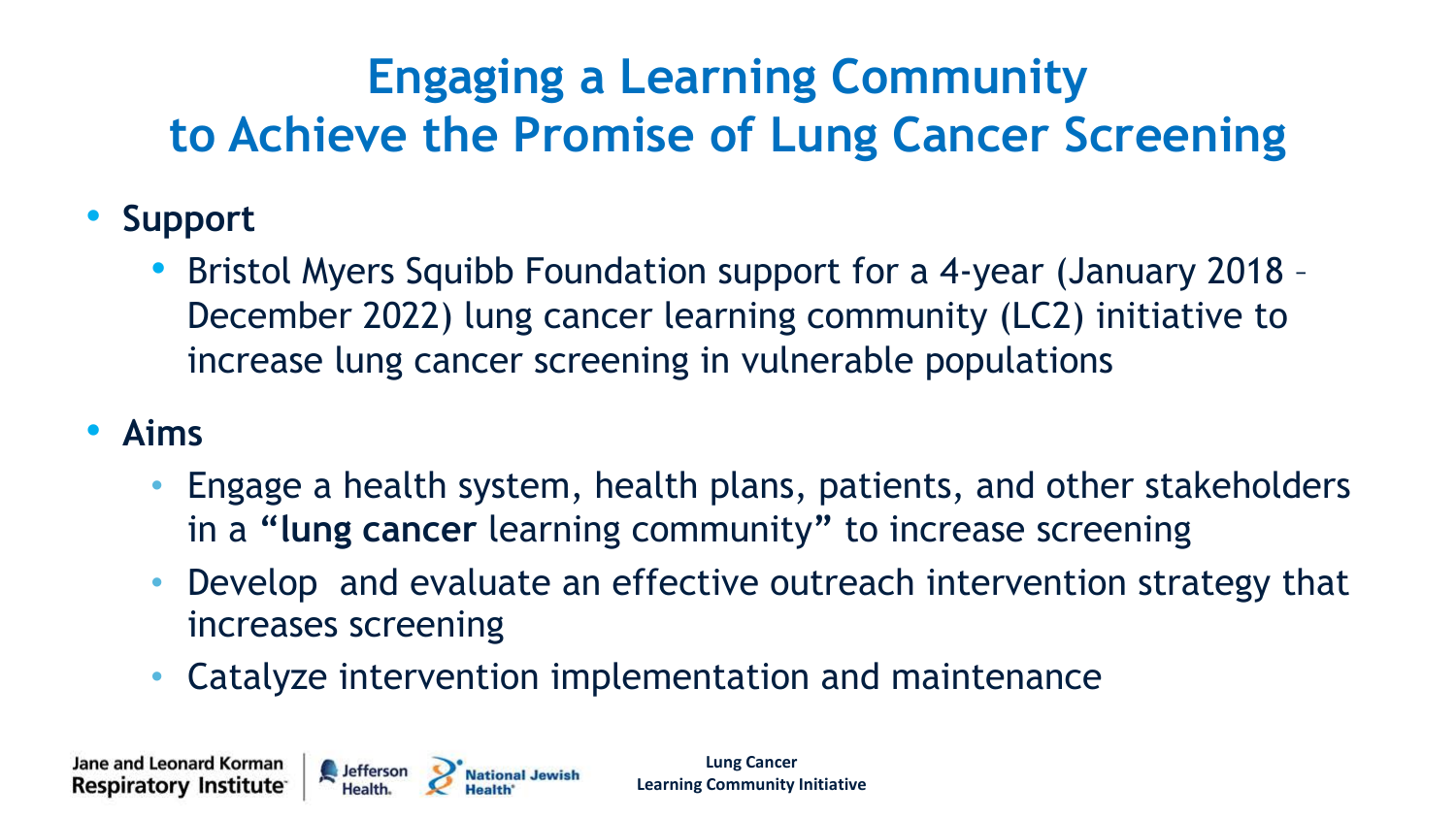#### **A Health System Learning Community Model**

Establish a health system-based lung cancer learning community:

• Engage health system leaders, health plan representatives, and other stakeholders, identify effective multi-level interventions, implement and evaluate interventions, and sustain intervention implementation



Flood et al., 2015; Chambers et al., 2012; Myers et al., 2018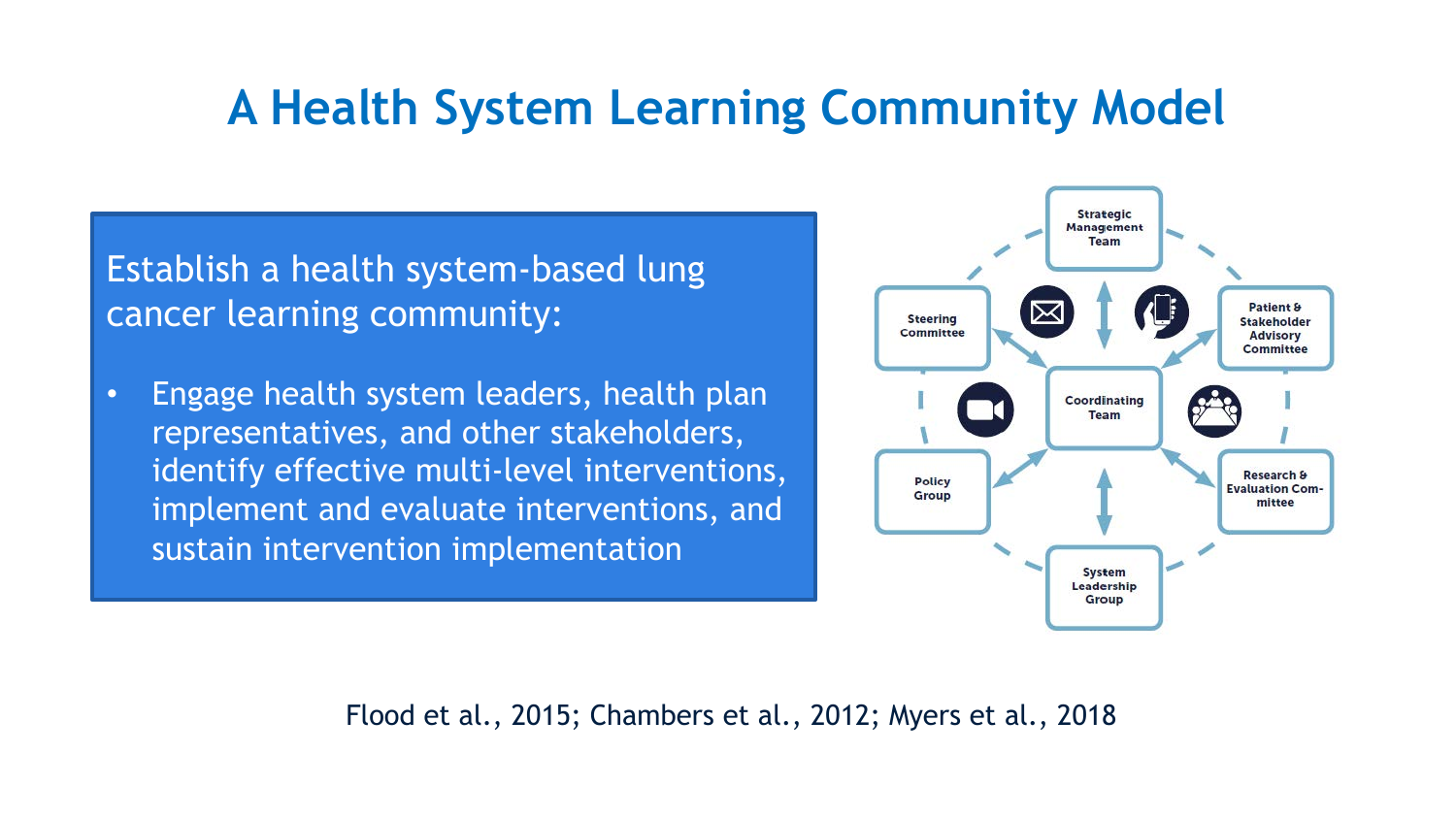#### **Patient Outreach**

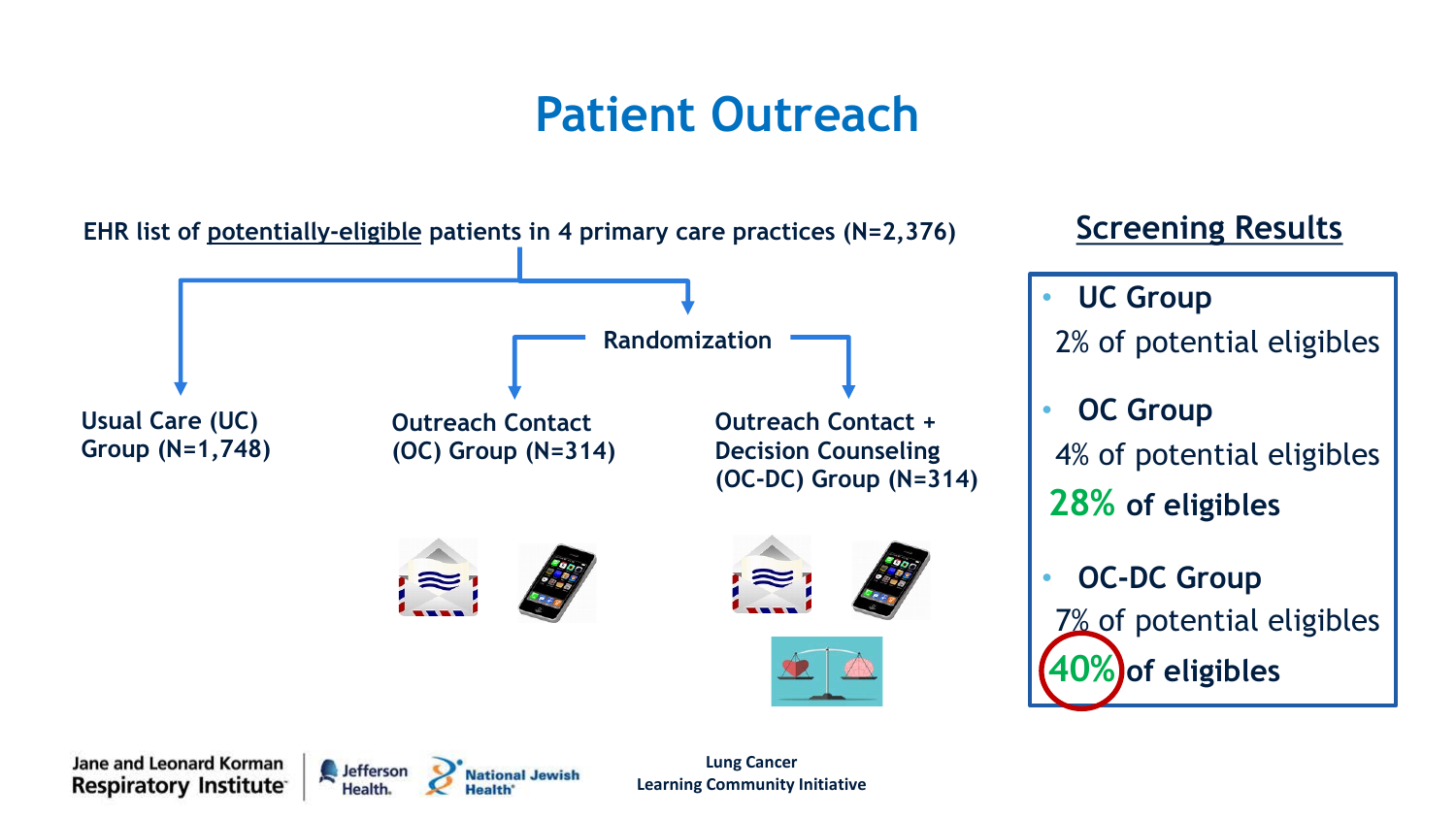#### **Provider Support: A Shared Decision Making (SDM) Training Program**

Thomas Jefferson University and the American College of Chest Physicians developed a no-cost accredited 3-module online educational program, "Shared Decision-Making in Lung Cancer Screening" to help providers:

- Identify persons eligible for annual lung cancer screening
- Educate eligible persons about screening benefits and harms
- Engage eligible persons in shared decision making (decision counseling), screening and tobacco treatment

#### **CHEST: https://www.chestnet.org/Store/Products/Standard-Products/eLearning/Shared-Decision-Making-in-Lung-Cancer-Screening**

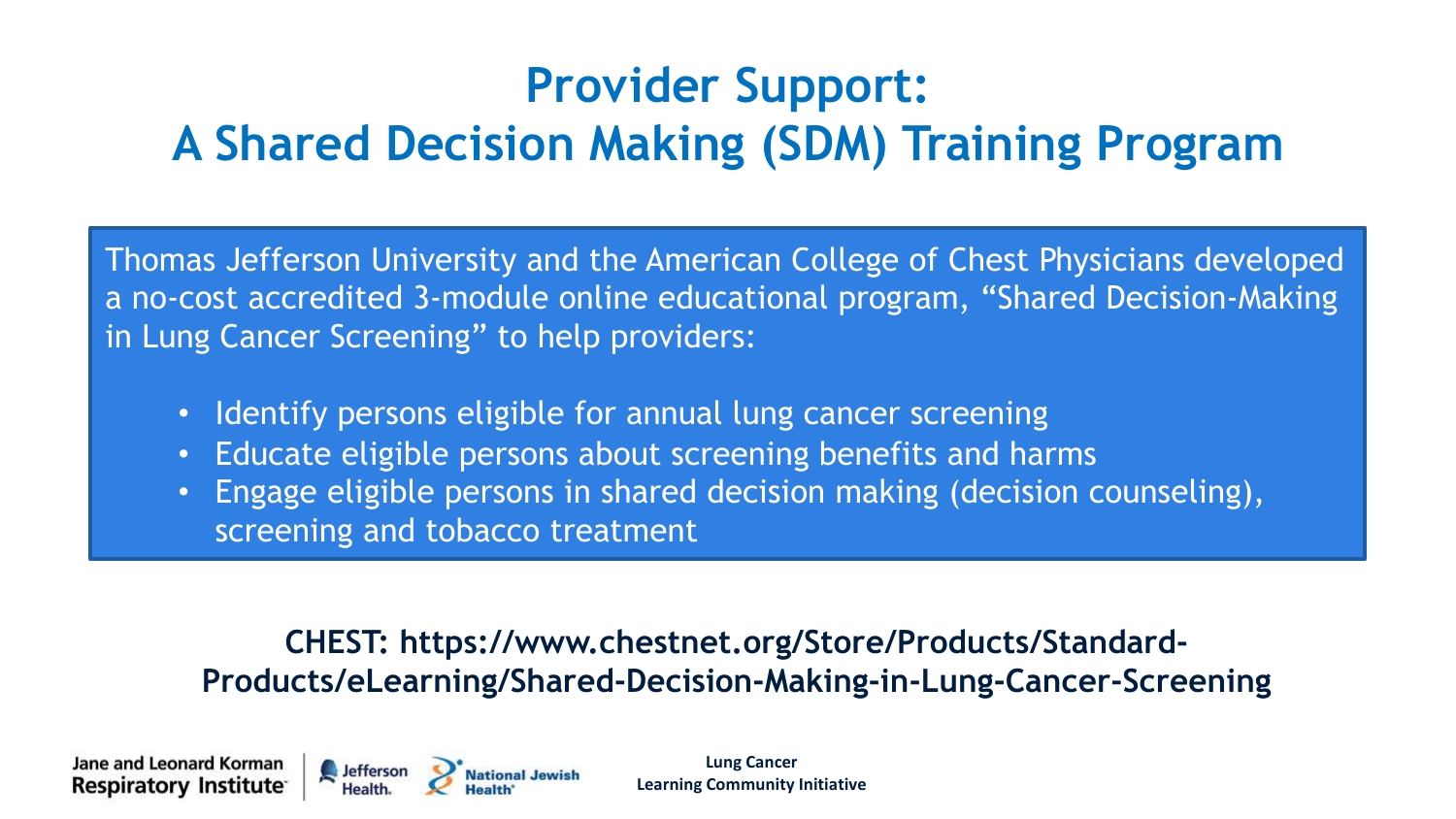# **SDM Training to Structure the Conversation**



- Outcomes (N=21)
	- o Provider Knowledge: Correct responses from pretest to posttest increased from 74% to 93% (p<0.001)
	- o Provider Intention: > 90% reported intention to change practice by engaging patients in a lung cancer screening conversation

Jane and Leonard Korman **Respiratory Institute** 



**Lung Cancer Learning Community Initiative**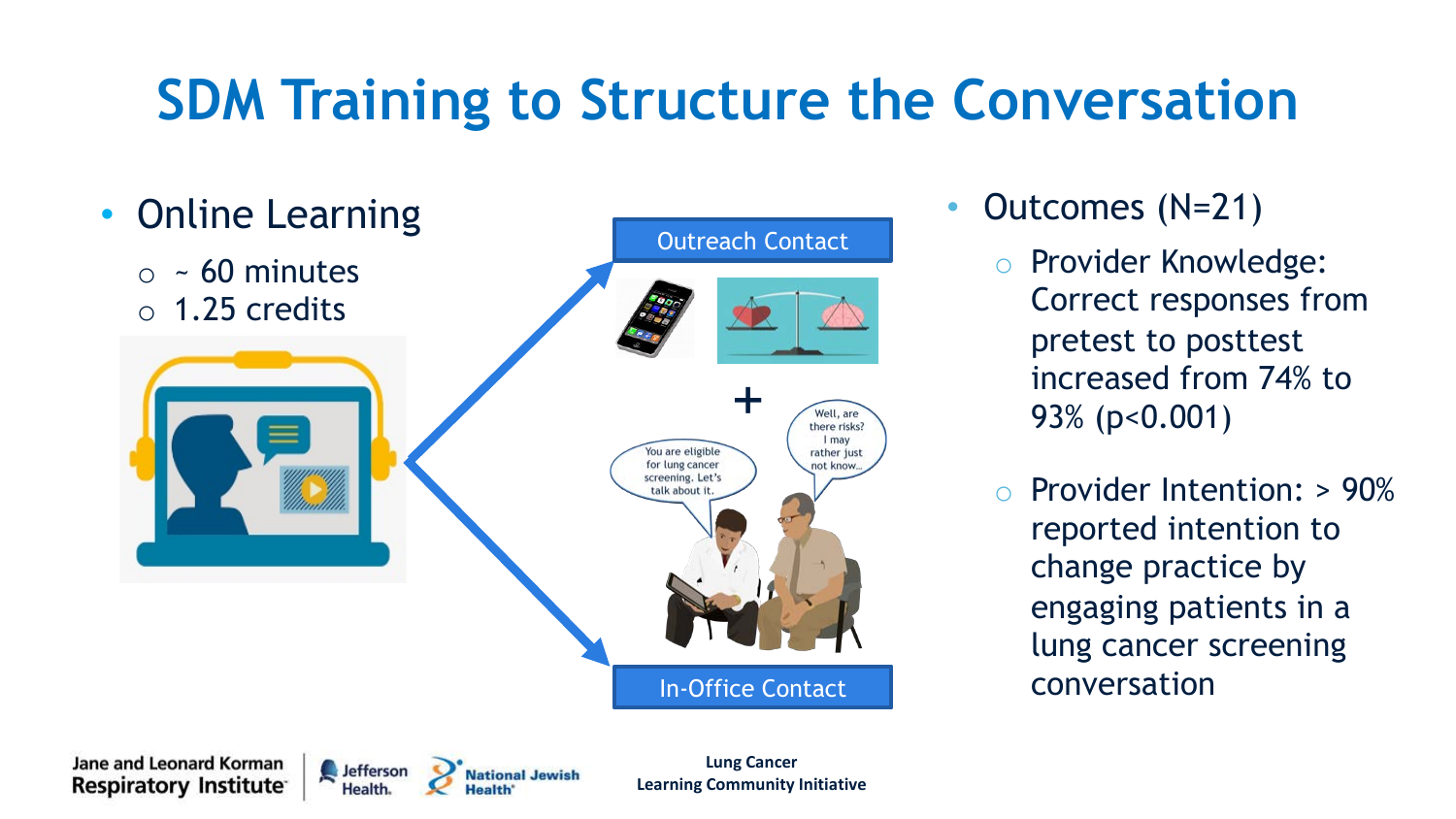# **Patient Outreach and Provider Support**



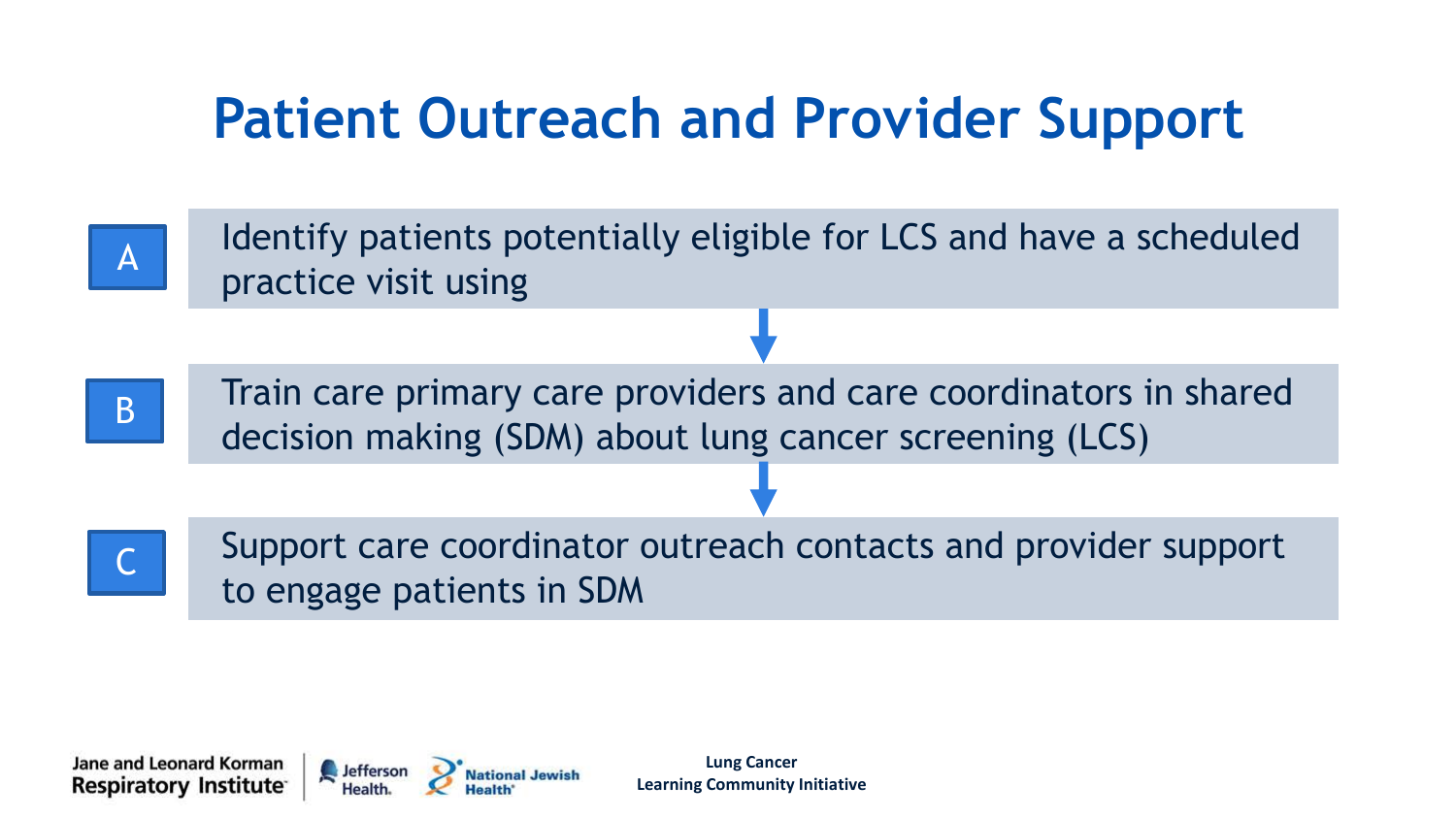# **Community Engagement in Implementation**

- Learn about knowledge, attitudes and beliefs towards lung cancer and screening
- Support the development and implementation of lung cancer screening education, outreach, and support



Health system, health plans, and other stakeholders

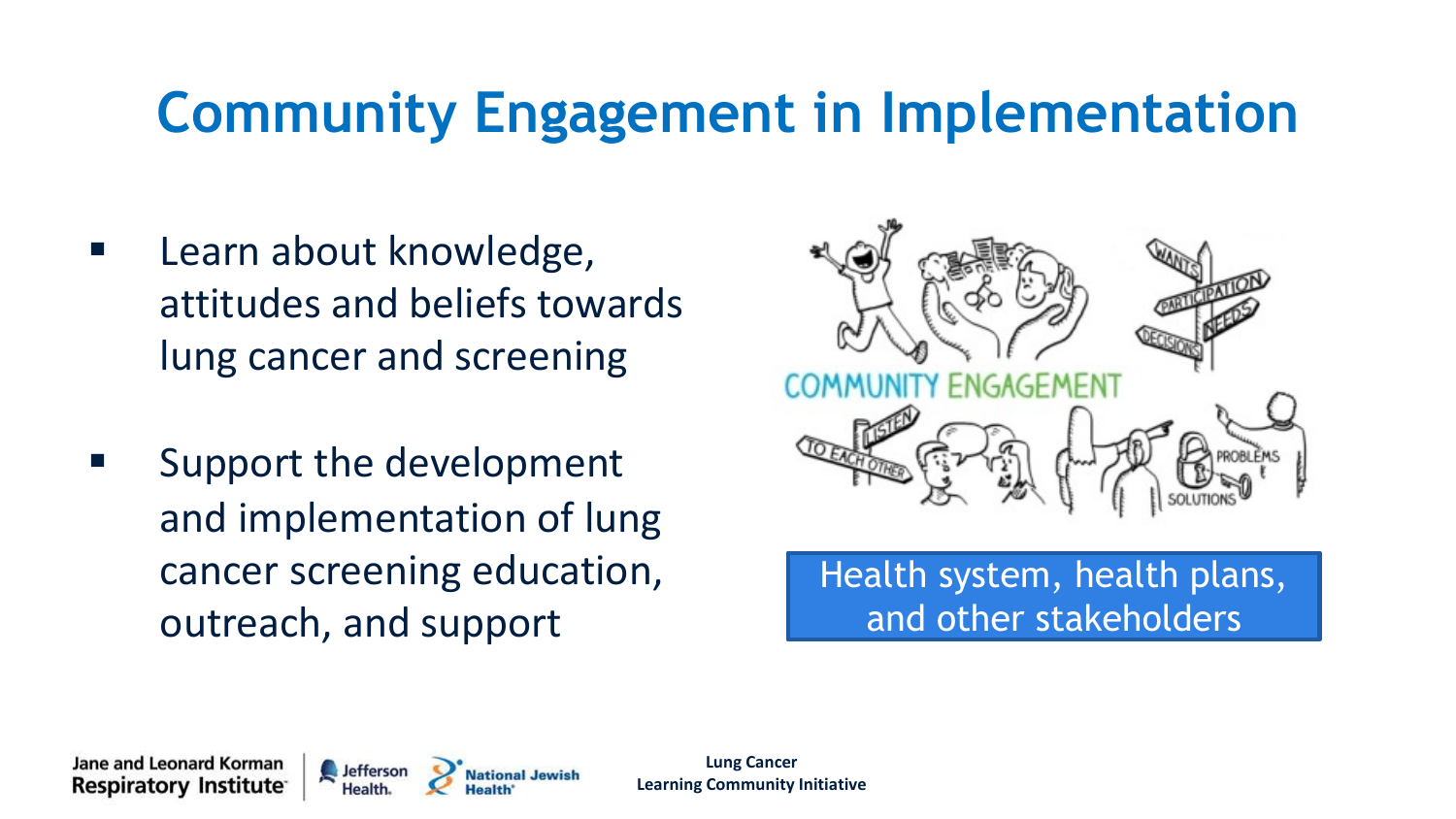#### **Health System, Health Plan, and Other Stakeholder Representative Interviews (N=13)**

**Identify Areas of Potential Collaboration and Develop a Survey:**

- **Support a learning community infrastructure**
- **Share educational resources and interventions**
- **Improve the assessment of screening eligibility**
- **Conduct cost analyses related to screening**
- **Use value-based contracting to support screening**
- **Advocate for investment in lung cancer screening**

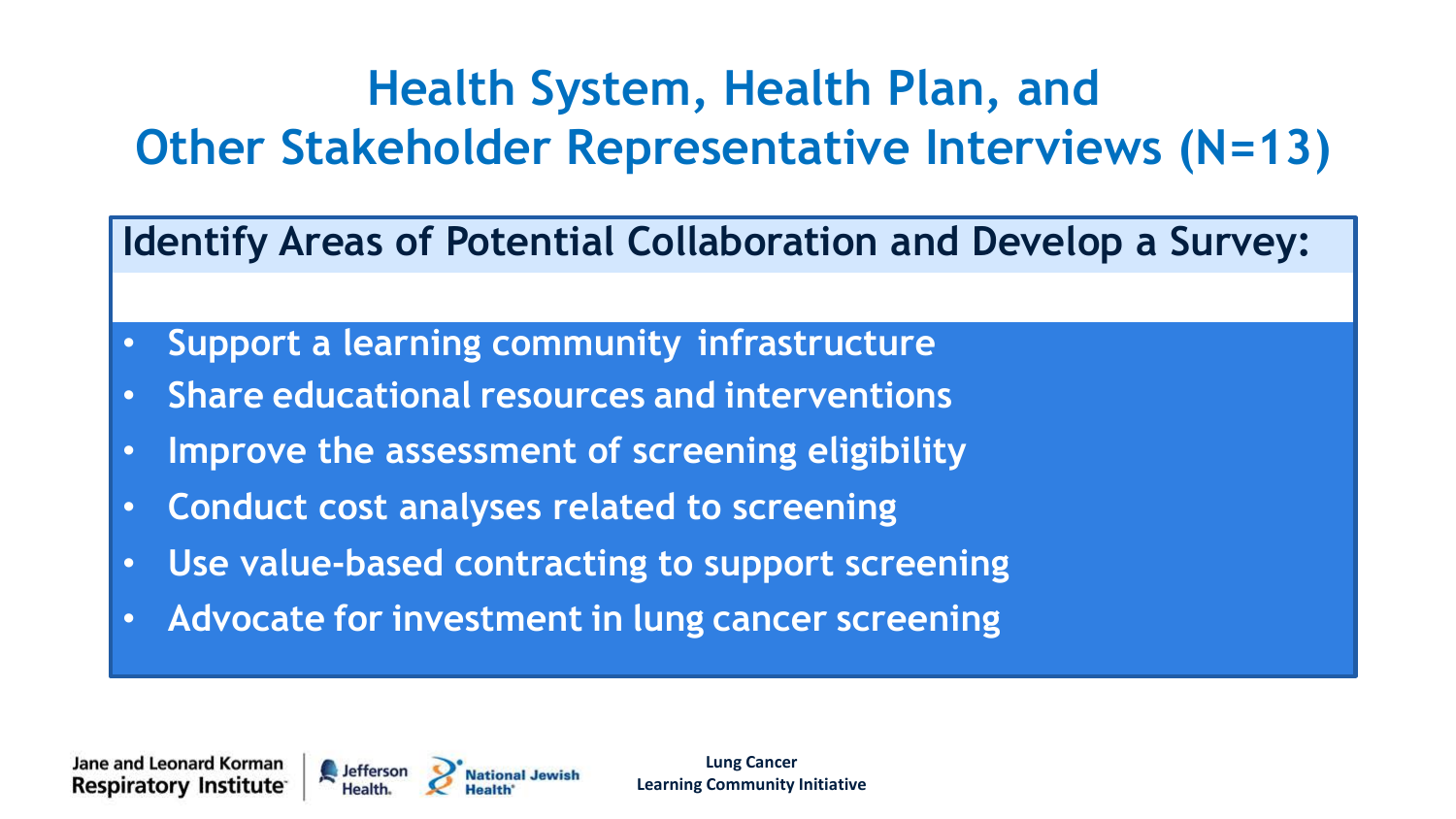#### **Health Plan, Payer, and Stakeholder Leader Survey (N=25)**

| <b>Areas for Collective Action</b>               |    | <b>Support</b> |                |           |    | <b>Total</b> |  |
|--------------------------------------------------|----|----------------|----------------|-----------|----|--------------|--|
|                                                  |    | Yes            |                | <b>No</b> |    |              |  |
| Health systems and health plans should:          | N  | $\%$           | N              | $\%$      | N  | %            |  |
| Support a learning community infrastructure      | 25 | 100.0          | $\Omega$       | 0.0       | 25 | 100.0        |  |
| Share educational resources and interventions    | 25 | 100.0          | $\Omega$       | 0.0       | 25 | 100.0        |  |
| Improve the assessment of screening eligibility  | 20 | 80.0           | 5 <sup>5</sup> | 20.0      | 25 | 100.0        |  |
| Conduct cost analyses related to screening       | 23 | 92.0           | $\overline{2}$ | 8.0       | 25 | 100.0        |  |
| Use value-based contracting to support screening | 21 | 84.0           | $\overline{4}$ | 16.0      | 25 | 100.0        |  |
| Advocate for investment in lung cancer screening | 25 | 100.0          | $\overline{0}$ | 0.0       | 25 | 100.0        |  |

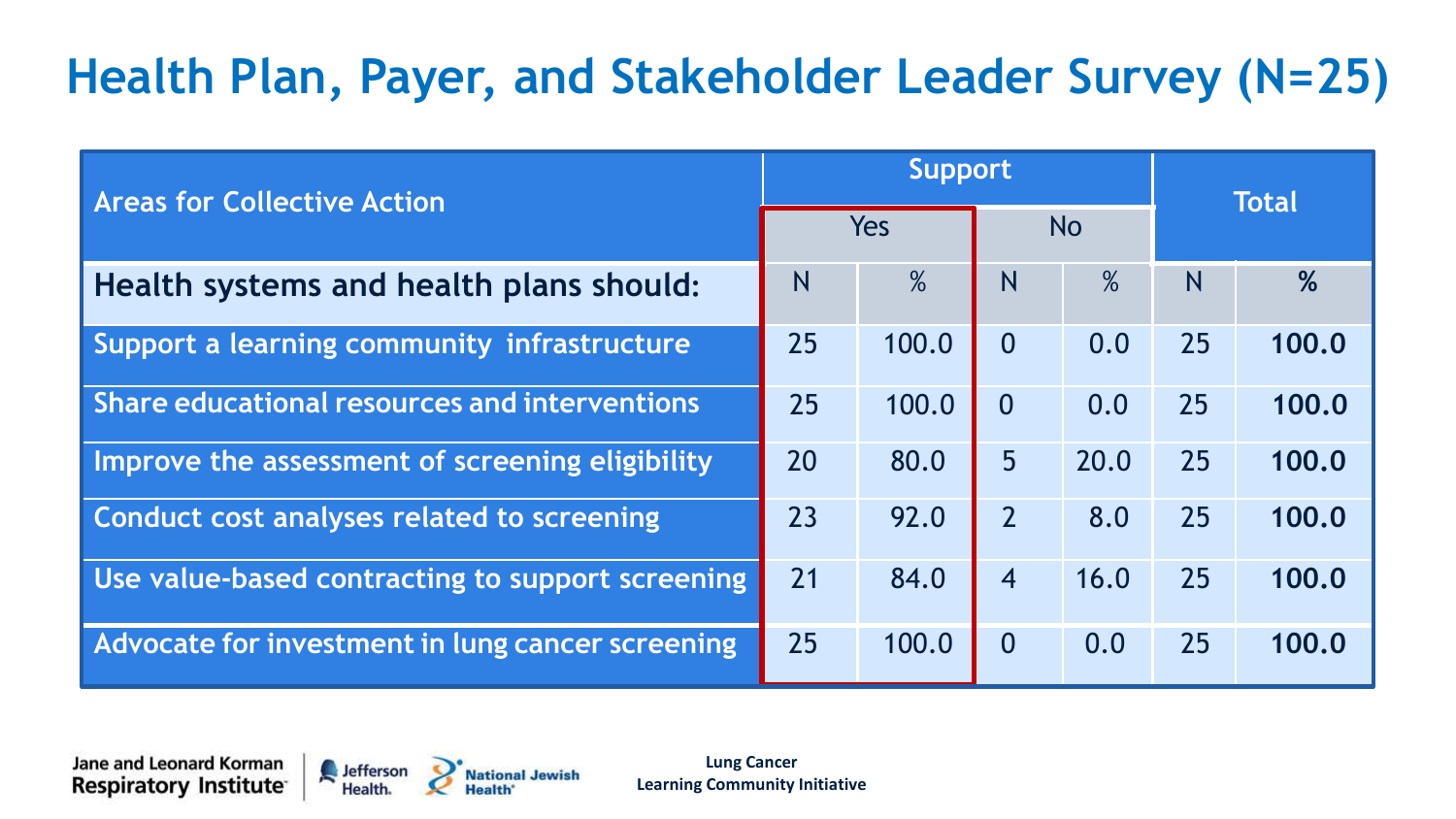Health systems should organize a lung cancer learning community that can guide collaborative efforts of the health system, health plans, and other stakeholders to increase shared decision making and screening, promote smoking cessation, and reduce disparities.



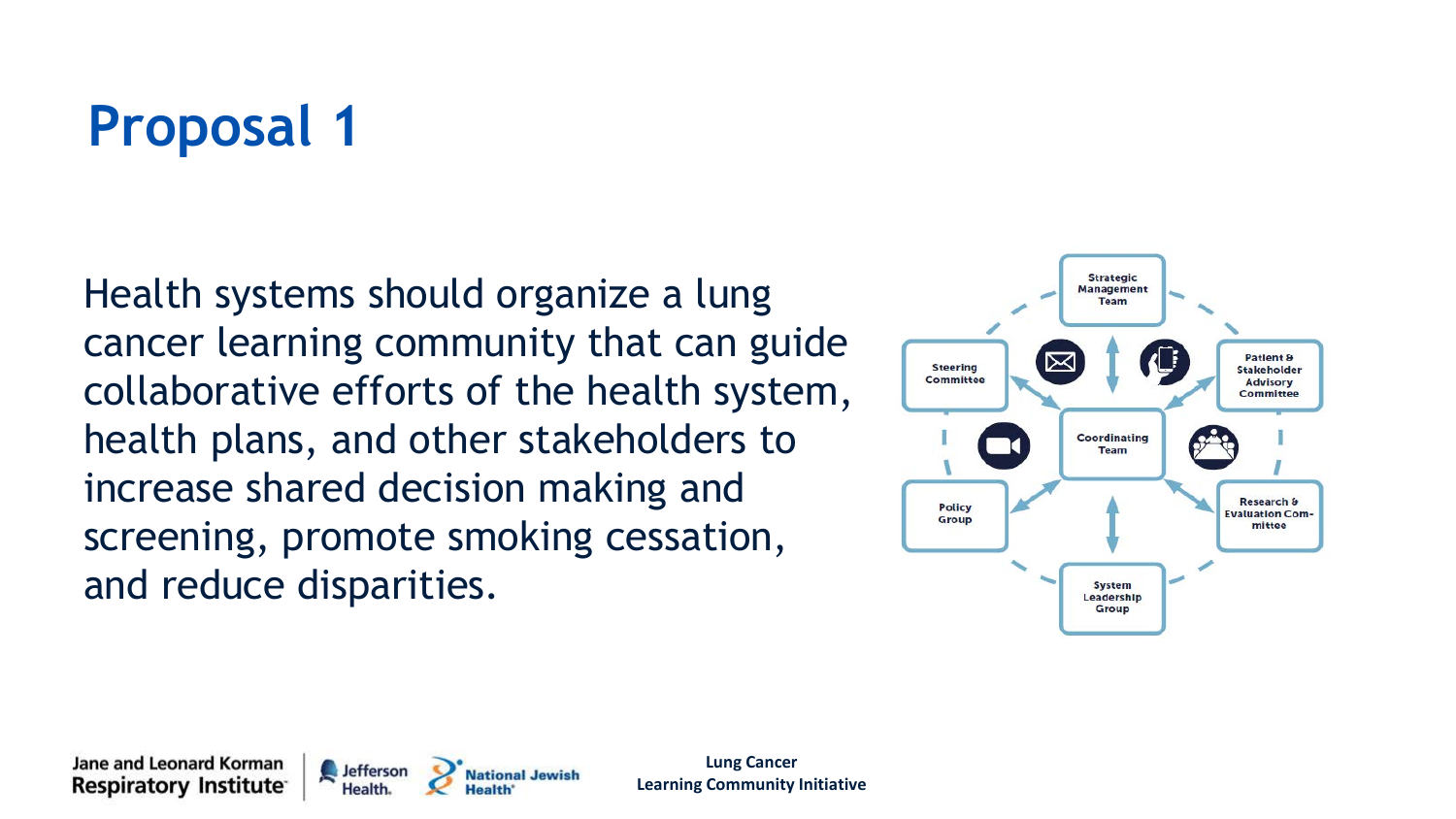Health system lung cancer learning communities should encourage health systems and health plans to identify individuals eligible for lung cancer screening and ensure that shared decision making, lung cancer screening, and smoking cessation services are offered at multiple "touchpoints" in care.



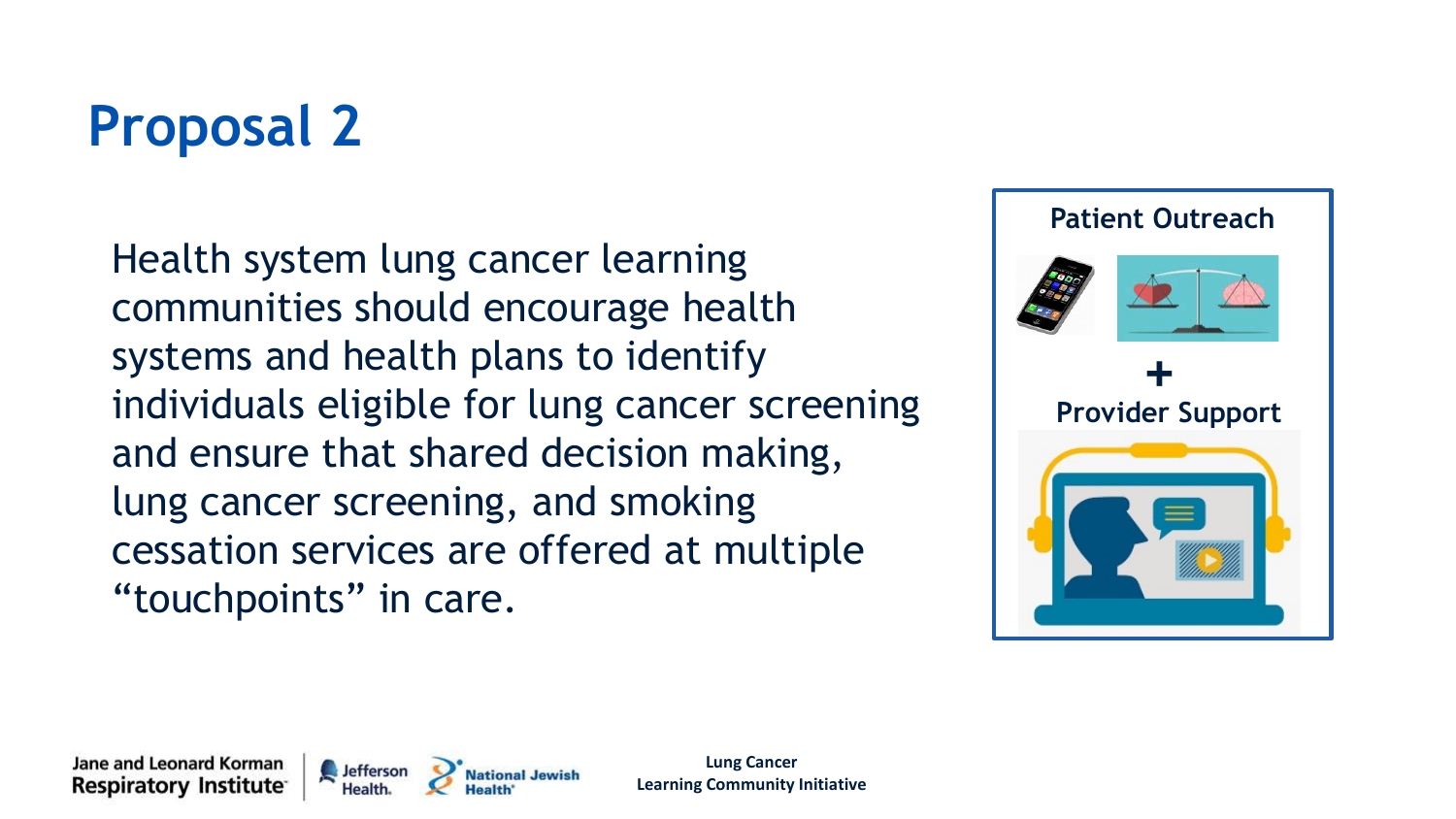Health system lung cancer learning communities should encourage health systems and health plans to conduct cost analyses to guide collaborative efforts to support shared decision making, screening, diagnostic follow-up, treatment, and smoking cessation.



Chriss et al., Cost-Effectiveness Analysis of Lung Cancer Screening in the United States, Annals of Internal Medicine 2019; 171:796-804.

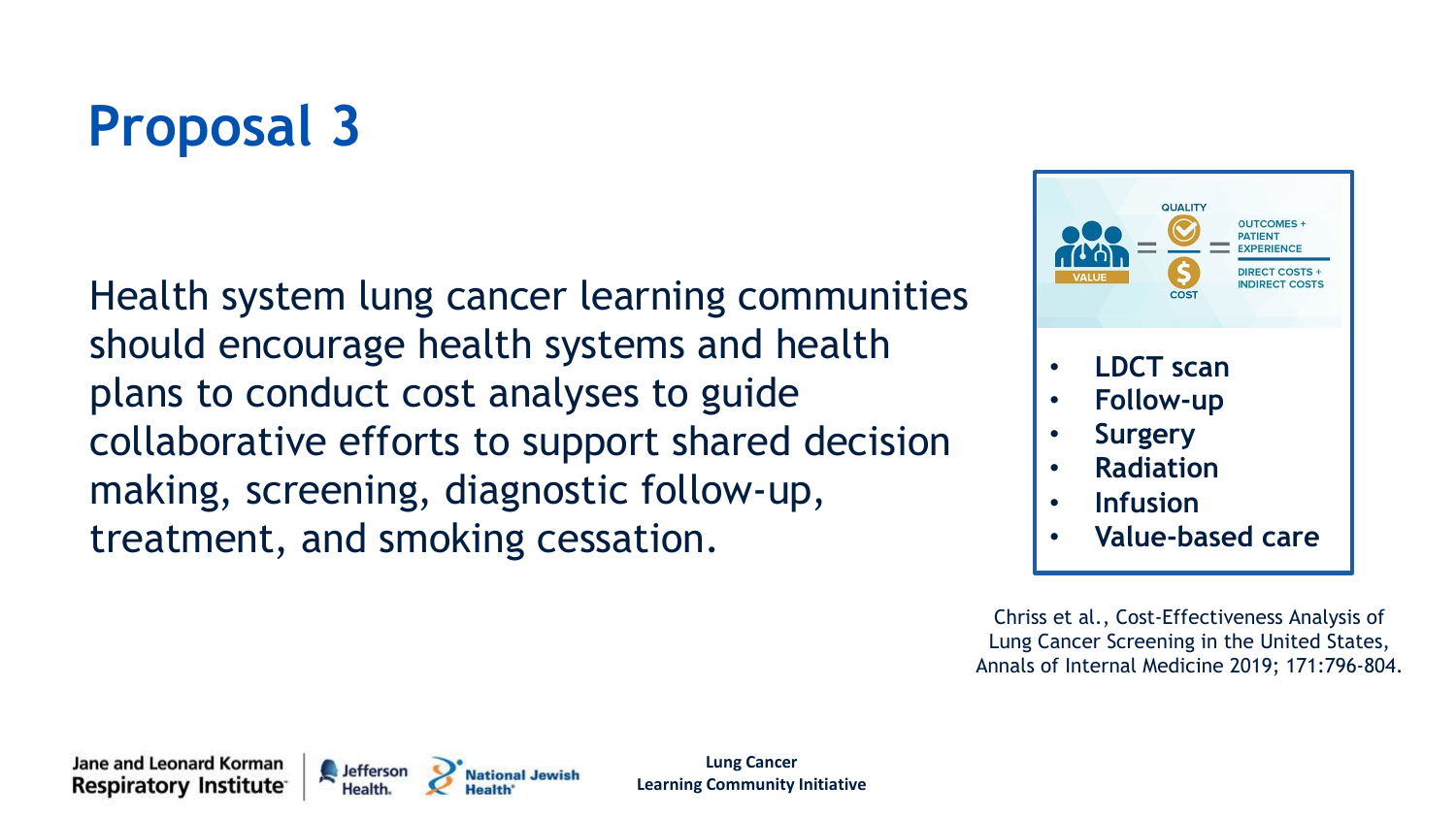4. Health system lung cancer learning communities should advocate for increased public and private investment to identify and implement effective strategies that can increase shared decision making, lung cancer screening, and smoking cessation.



PA/Federal Support for All Cancer Activities in PA:\$7,120,762

PA/Federal Support for Lung Cancer Prevention and Detection Activities:  $$33,499$  ( $<.5%$ )

2017-2018 Pennsylvania Cancer Prevention and Control Annual Report (Feb. 2018), PA Department of Health.